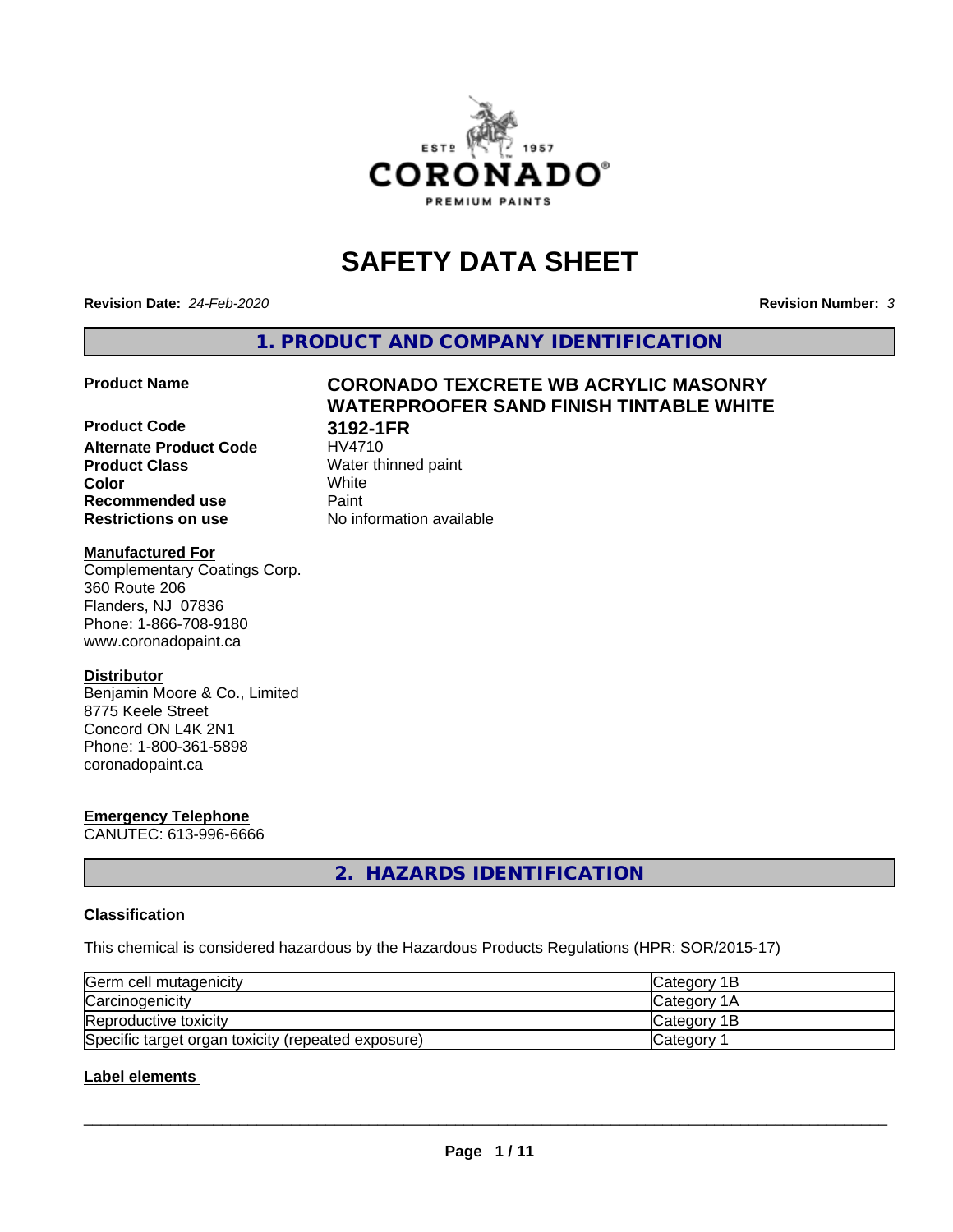## $\_$  ,  $\_$  ,  $\_$  ,  $\_$  ,  $\_$  ,  $\_$  ,  $\_$  ,  $\_$  ,  $\_$  ,  $\_$  ,  $\_$  ,  $\_$  ,  $\_$  ,  $\_$  ,  $\_$  ,  $\_$  ,  $\_$  ,  $\_$  ,  $\_$  ,  $\_$  ,  $\_$  ,  $\_$  ,  $\_$  ,  $\_$  ,  $\_$  ,  $\_$  ,  $\_$  ,  $\_$  ,  $\_$  ,  $\_$  ,  $\_$  ,  $\_$  ,  $\_$  ,  $\_$  ,  $\_$  ,  $\_$  ,  $\_$  , **3192-1FR** - **CORONADO TEXCRETE WB ACRYLIC MASONRY WATERPROOFER SAND FINISH TINTABLE WHITE**

# **Danger**

# **Hazard statements**

May cause genetic defects May cause cancer May damage fertility or the unborn child Causes damage to organs through prolonged or repeated exposure



**Appearance** liquid **Odor in the original of the original of the original of the original of the original of the original of the original of the original of the original of the original of the original of the original of t** 

# **Precautionary Statements - Prevention**

Obtain special instructions before use Do not handle until all safety precautions have been read and understood Use personal protective equipment as required Do not breathe dust/fume/gas/mist/vapors/spray Wash face, hands and any exposed skin thoroughly after handling Do not eat, drink or smoke when using this product

# **Precautionary Statements - Response**

IF exposed or concerned: Get medical advice/attention

# **Precautionary Statements - Storage**

Store locked up

# **Precautionary Statements - Disposal**

Dispose of contents/container to an approved waste disposal plant

# **Other information**

No information available

# **3. COMPOSITION INFORMATION ON COMPONENTS**

| <b>Chemical name</b> | CAS No.    | Weight-%   | Hazardous Material    | Date HMIRA filed and                           |
|----------------------|------------|------------|-----------------------|------------------------------------------------|
|                      |            |            |                       | Information Review Act Idate exemption granted |
|                      |            |            | registry number       | (if applicable)                                |
|                      |            |            | (HMIRA registry $#$ ) |                                                |
| Nepheline syenite    | 37244-96-5 | $10 - 30%$ |                       |                                                |
| Silica, crystalline  | 14808-60-7 | 7 - 13%    |                       |                                                |
| Titanium dioxide     | 13463-67-7 | 7 - 13%    |                       |                                                |
| Silica, mica         | 12001-26-2 | 1 - 5%     |                       |                                                |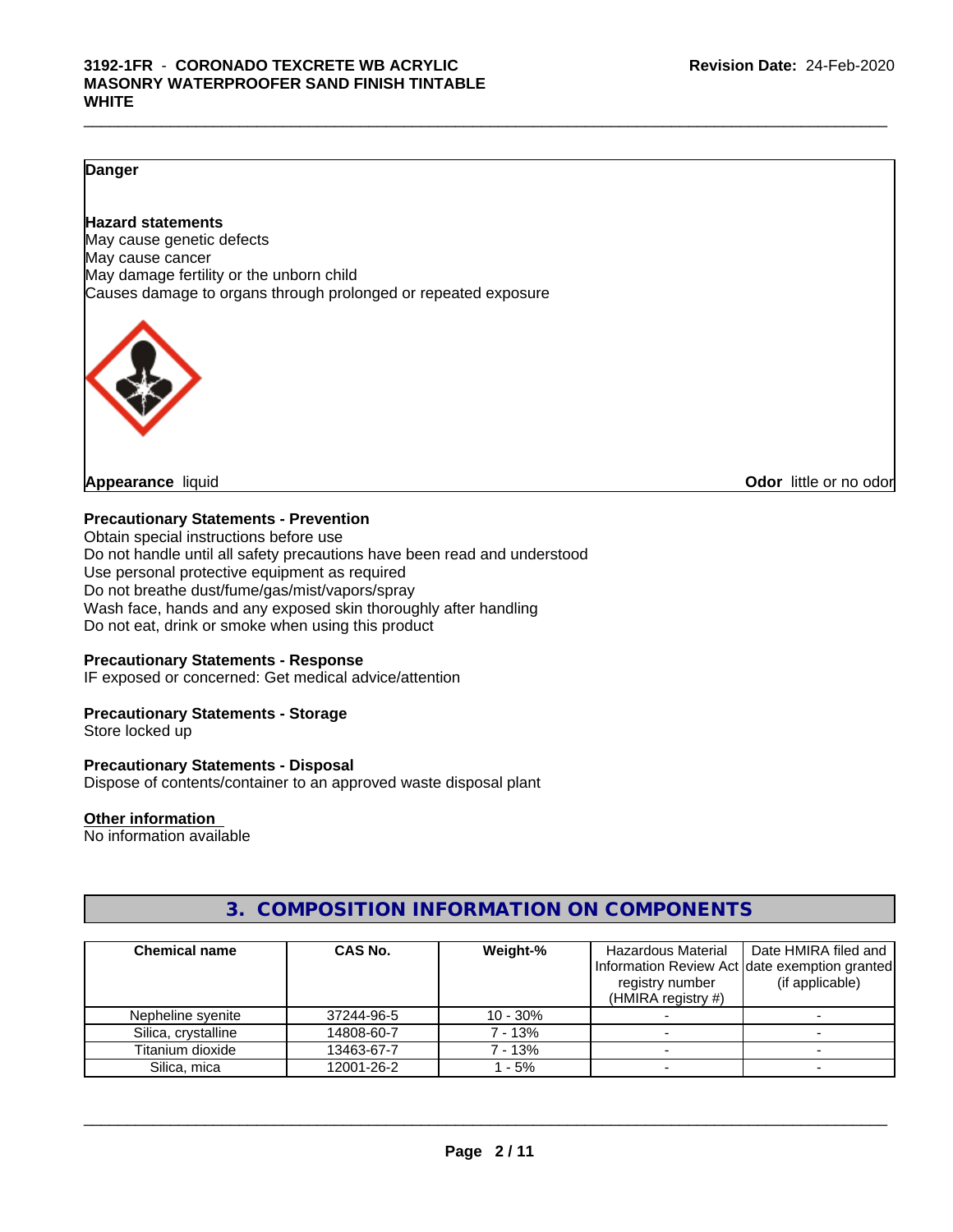# $\_$  ,  $\_$  ,  $\_$  ,  $\_$  ,  $\_$  ,  $\_$  ,  $\_$  ,  $\_$  ,  $\_$  ,  $\_$  ,  $\_$  ,  $\_$  ,  $\_$  ,  $\_$  ,  $\_$  ,  $\_$  ,  $\_$  ,  $\_$  ,  $\_$  ,  $\_$  ,  $\_$  ,  $\_$  ,  $\_$  ,  $\_$  ,  $\_$  ,  $\_$  ,  $\_$  ,  $\_$  ,  $\_$  ,  $\_$  ,  $\_$  ,  $\_$  ,  $\_$  ,  $\_$  ,  $\_$  ,  $\_$  ,  $\_$  , **3192-1FR** - **CORONADO TEXCRETE WB ACRYLIC MASONRY WATERPROOFER SAND FINISH TINTABLE WHITE**

| Glass, oxide                                                                    | 65997-17-3    | 1 - 5%         |  |
|---------------------------------------------------------------------------------|---------------|----------------|--|
| Propylene glycol                                                                | $57 - 55 - 6$ | 1 - 5%         |  |
| Propanoic acid, 2-methyl-,<br>monoester with<br>2,2,4-trimethyl-1,3-pentanediol | 25265-77-4    | 1 - 5%         |  |
| Carbamic acid,<br>1H-benzimidazol-2-yl-, methyl<br>ester                        | 10605-21-7    | $0.1 - 0.25\%$ |  |

\*The exact percentage (concentration) of composition has been withheld as a trade secret

# **4. FIRST AID MEASURES**

| <b>General Advice</b>                  | If symptoms persist, call a physician. Show this safety data<br>sheet to the doctor in attendance.       |
|----------------------------------------|----------------------------------------------------------------------------------------------------------|
| <b>Eye Contact</b>                     | Rinse thoroughly with plenty of water for at least 15<br>minutes and consult a physician.                |
| <b>Skin Contact</b>                    | Wash off immediately with soap and plenty of water while<br>removing all contaminated clothes and shoes. |
| <b>Inhalation</b>                      | Move to fresh air. If symptoms persist, call a physician.                                                |
| Ingestion                              | Clean mouth with water and afterwards drink plenty of<br>water. Consult a physician if necessary.        |
| <b>Most Important Symptoms/Effects</b> | None known.                                                                                              |
| <b>Notes To Physician</b>              | Treat symptomatically.                                                                                   |
|                                        |                                                                                                          |

**5. FIRE-FIGHTING MEASURES**

| <b>Suitable Extinguishing Media</b>                                              | Use extinguishing measures that are appropriate to local<br>circumstances and the surrounding environment.                                   |
|----------------------------------------------------------------------------------|----------------------------------------------------------------------------------------------------------------------------------------------|
| Protective equipment and precautions for firefighters                            | As in any fire, wear self-contained breathing apparatus<br>pressure-demand, MSHA/NIOSH (approved or equivalent)<br>and full protective gear. |
| <b>Specific Hazards Arising From The Chemical</b>                                | Closed containers may rupture if exposed to fire or<br>extreme heat.                                                                         |
| Sensitivity to mechanical impact                                                 | No.                                                                                                                                          |
| Sensitivity to static discharge                                                  | No.                                                                                                                                          |
| <b>Flash Point Data</b><br>Flash point (°F)<br>Flash Point (°C)<br><b>Method</b> | Not applicable<br>Not applicable<br>Not applicable                                                                                           |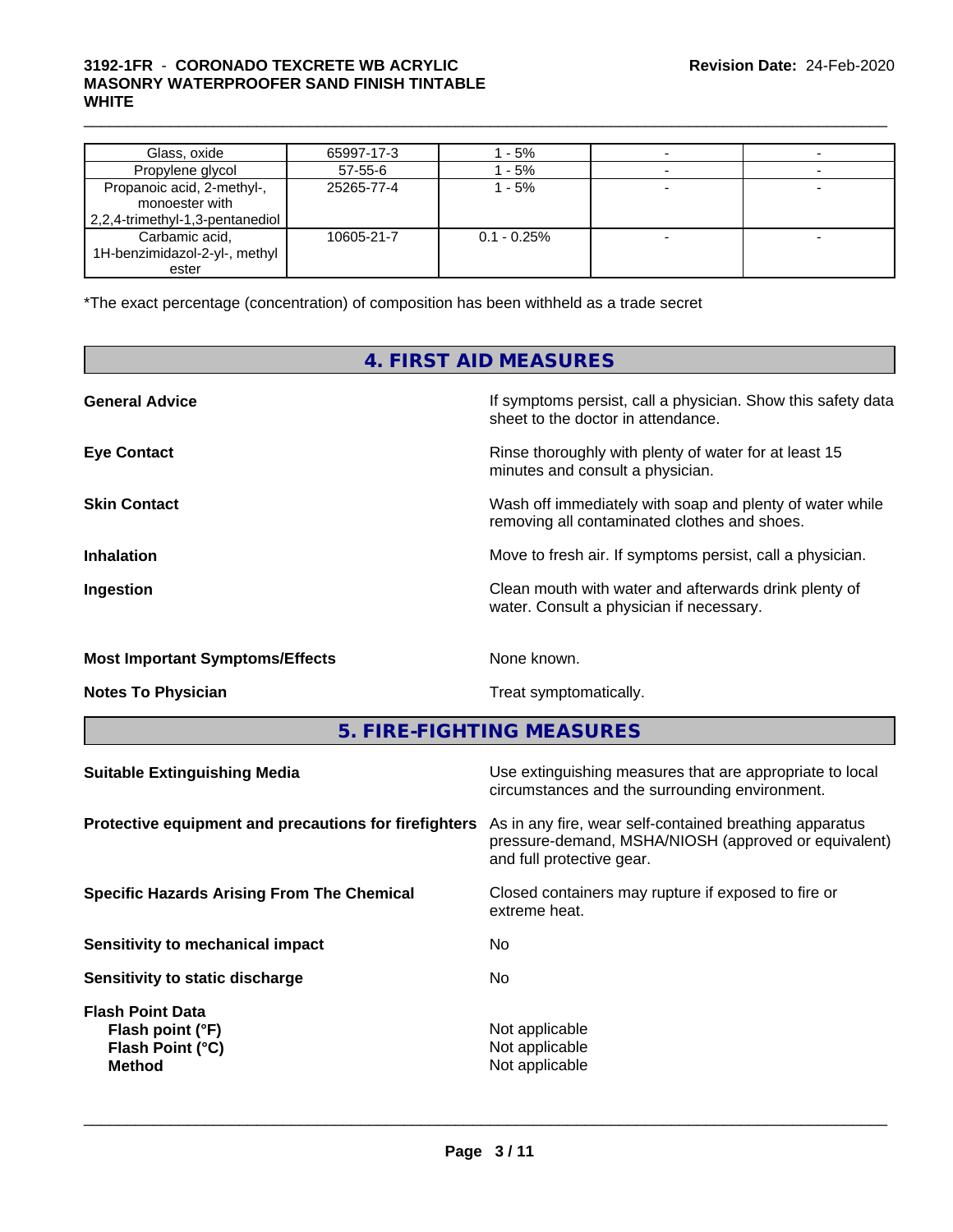### **Flammability Limits In Air**

**Lower flammability limit:** Not applicable **Upper flammability limit:** Not applicable

**NFPA Health:** 2 **Flammability:** 0 **Instability:** 0 **Special:** Not Applicable

### **NFPA Legend**

- 0 Not Hazardous
- 1 Slightly
- 2 Moderate
- 3 High
- 4 Severe

*The ratings assigned are only suggested ratings, the contractor/employer has ultimate responsibilities for NFPA ratings where this system is used.*

*Additional information regarding the NFPA rating system is available from the National Fire Protection Agency (NFPA) at www.nfpa.org.*

# **6. ACCIDENTAL RELEASE MEASURES**

**Personal Precautions Precautions** Avoid contact with skin, eyes and clothing. Ensure adequate ventilation.

**Other Information Discription Prevent further leakage or spillage if safe to do so.** 

**Environmental precautions** See Section 12 for additional Ecological Information.

**Methods for Cleaning Up Example 20 All 20 All 20 All 20 Soak** up with inert absorbent material. Sweep up and shovel into suitable containers for disposal.

**7. HANDLING AND STORAGE**

**Handling Handling Avoid contact with skin, eyes and clothing. Avoid breathing** vapors, spray mists or sanding dust. In case of insufficient ventilation, wear suitable respiratory equipment.

**Storage Keep container tightly closed. Keep out of the reach of Keep** container tightly closed. Keep out of the reach of

**Incompatible Materials Incompatible Materials No information available** 

 $\overline{\phantom{a}}$  ,  $\overline{\phantom{a}}$  ,  $\overline{\phantom{a}}$  ,  $\overline{\phantom{a}}$  ,  $\overline{\phantom{a}}$  ,  $\overline{\phantom{a}}$  ,  $\overline{\phantom{a}}$  ,  $\overline{\phantom{a}}$  ,  $\overline{\phantom{a}}$  ,  $\overline{\phantom{a}}$  ,  $\overline{\phantom{a}}$  ,  $\overline{\phantom{a}}$  ,  $\overline{\phantom{a}}$  ,  $\overline{\phantom{a}}$  ,  $\overline{\phantom{a}}$  ,  $\overline{\phantom{a}}$ 

# **8. EXPOSURE CONTROLS/PERSONAL PROTECTION**

children.

# **Exposure Limits**

| <b>Chemical name</b> | <b>ACGIH TLV</b>                                                   | Alberta                         | <b>British Columbia</b>         | Ontario                        | Quebec                            |
|----------------------|--------------------------------------------------------------------|---------------------------------|---------------------------------|--------------------------------|-----------------------------------|
| Nepheline svenite    | N/E                                                                | N/E                             | N/E                             | 10 mg/m $3$ - TWA              | N/E                               |
| Silica, crystalline  | TWA: $0.025$ mg/m <sup>3</sup><br>respirable particulate<br>matter | $0.025$ mg/m <sup>3</sup> - TWA | $0.025$ mg/m <sup>3</sup> - TWA | $0.10$ mg/m <sup>3</sup> - TWA | $0.1$ mg/m <sup>3</sup> - TWAEV + |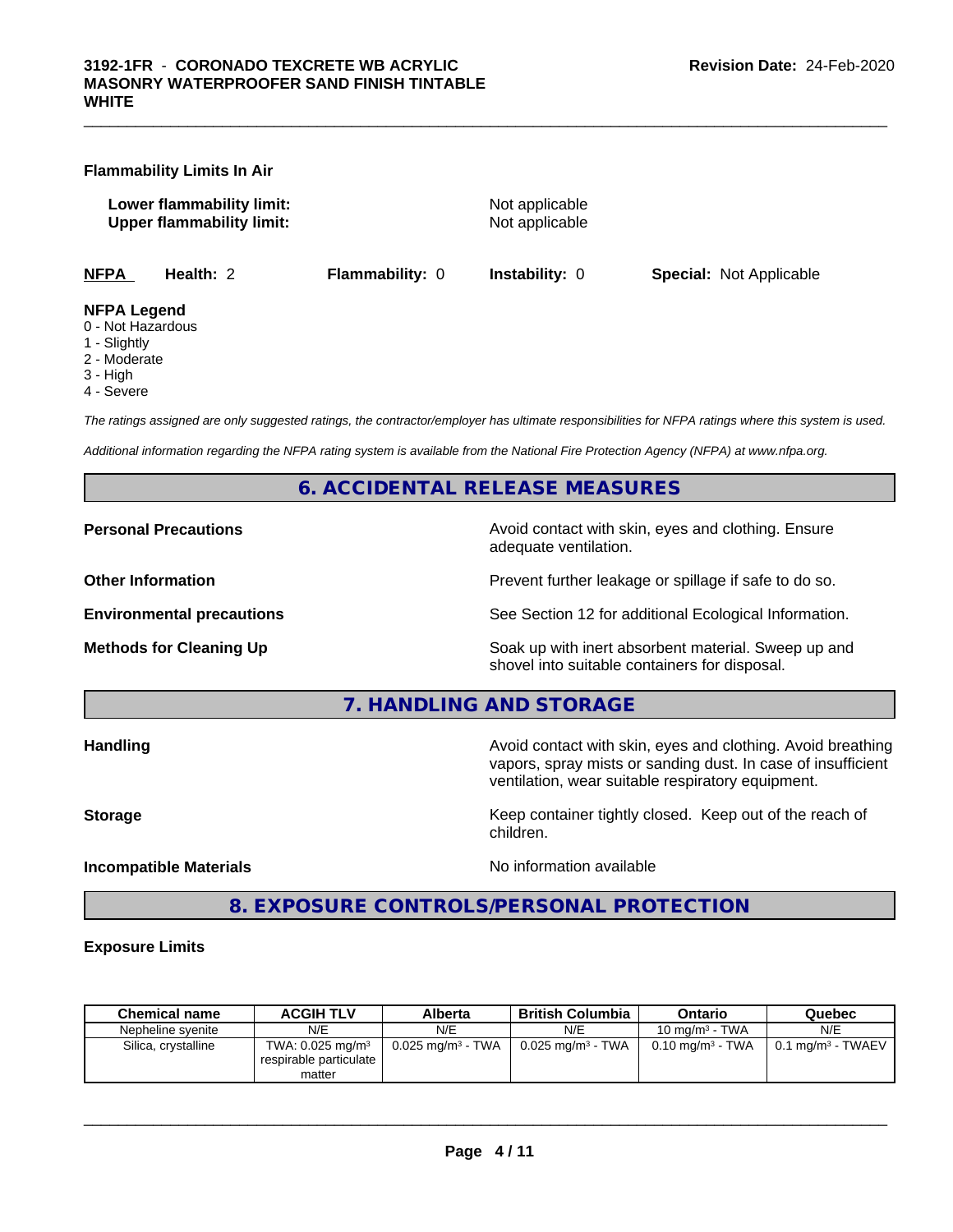# $\_$  ,  $\_$  ,  $\_$  ,  $\_$  ,  $\_$  ,  $\_$  ,  $\_$  ,  $\_$  ,  $\_$  ,  $\_$  ,  $\_$  ,  $\_$  ,  $\_$  ,  $\_$  ,  $\_$  ,  $\_$  ,  $\_$  ,  $\_$  ,  $\_$  ,  $\_$  ,  $\_$  ,  $\_$  ,  $\_$  ,  $\_$  ,  $\_$  ,  $\_$  ,  $\_$  ,  $\_$  ,  $\_$  ,  $\_$  ,  $\_$  ,  $\_$  ,  $\_$  ,  $\_$  ,  $\_$  ,  $\_$  ,  $\_$  , **3192-1FR** - **CORONADO TEXCRETE WB ACRYLIC MASONRY WATERPROOFER SAND FINISH TINTABLE WHITE**

| Titanium dioxide | TWA: 10 mg/m <sup>3</sup>                                                                                                                                                                                                                                                                            | 10 mg/m $3$ - TWA                                | 10 mg/m $3$ - TWA<br>$3$ mg/m <sup>3</sup> - TWA | 10 mg/m $3$ - TWA                                       | 10 mg/m <sup>3</sup> - TWAEV |
|------------------|------------------------------------------------------------------------------------------------------------------------------------------------------------------------------------------------------------------------------------------------------------------------------------------------------|--------------------------------------------------|--------------------------------------------------|---------------------------------------------------------|------------------------------|
| Silica, mica     | TWA: $3 \text{ mg/m}^3$<br>respirable particulate<br>matter                                                                                                                                                                                                                                          | $3$ mg/m <sup>3</sup> - TWA                      | $3$ mg/m <sup>3</sup> - TWA                      | $3$ mg/m $3$ - TWA                                      | 3 mg/m <sup>3</sup> - TWAEV  |
| Glass, oxide     | TWA: 1 fiber/cm3<br>respirable fibers:<br>length $>5 \mu m$ , aspect<br>ratio $>=3:1$ , as<br>determined by the<br>membrane filter<br>method at 400-450X<br>magnification [4-mm<br>objective], using<br>phase-contrast<br>illumination<br>TWA: $5 \text{ mg/m}^3$<br>inhalable particulate<br>matter | $5$ mg/m <sup>3</sup> - TWA<br>1 fibre/cm3 - TWA | 1 fibre/cm3 - TWA<br>$5 \text{ mg/m}$ - TWA      | 1 fibre/cm3 - TWA<br>$5 \text{ mg/m}^3$ - TWA           | 10 mg/m <sup>3</sup> - TWAEV |
| Propylene glycol | N/E                                                                                                                                                                                                                                                                                                  | N/E                                              | N/E                                              | 10 mg/m $3$ - TWA<br>50 ppm - TWA<br>155 mg/m $3$ - TWA | N/E                          |

### **Legend**

ACGIH - American Conference of Governmental Industrial Hygienists

Alberta - Alberta Occupational Exposure Limits

British Columbia - British Columbia Occupational Exposure Limits

Ontario - Ontario Occupational Exposure Limits

Quebec - Quebec Occupational Exposure Limits

N/E - Not established

# **Personal Protective Equipment**<br> **Eye/Face Protection**

**Engineering Measures Ensure** Ensure adequate ventilation, especially in confined areas.

Safety glasses with side-shields.

**Skin Protection Protection** Protective gloves and impervious clothing. **Respiratory Protection Number 2** Use only with adequate ventilation. In operations where exposure limits are exceeded, use a NIOSH approved respirator that has been selected by a technically qualified person for the specific work conditions. When spraying the product or applying in confined areas, wear a NIOSH approved respirator specified for paint spray or organic vapors.

**Hygiene Measures Avoid contact with skin, eyes and clothing. Remove and Hygiene Measures** and clothing. Remove and wash contaminated clothing before re-use. Wash thoroughly after handling.

# **9. PHYSICAL AND CHEMICAL PROPERTIES**

**Appearance** liquid **Odor** little or no odor **Density (lbs/gal)** 12.3 - 12.4 **Specific Gravity** 1.47 - 1.49

**Odor Threshold No information available No information available pH pH**  $\blacksquare$ **Viscosity (cps)** <br> **Viscosity (cps)** No information available<br>
No information available<br>
No information available **Solubility(ies)** No information available **Water solubility Water solubility Water solubility Water solubility Water solubility Water solution**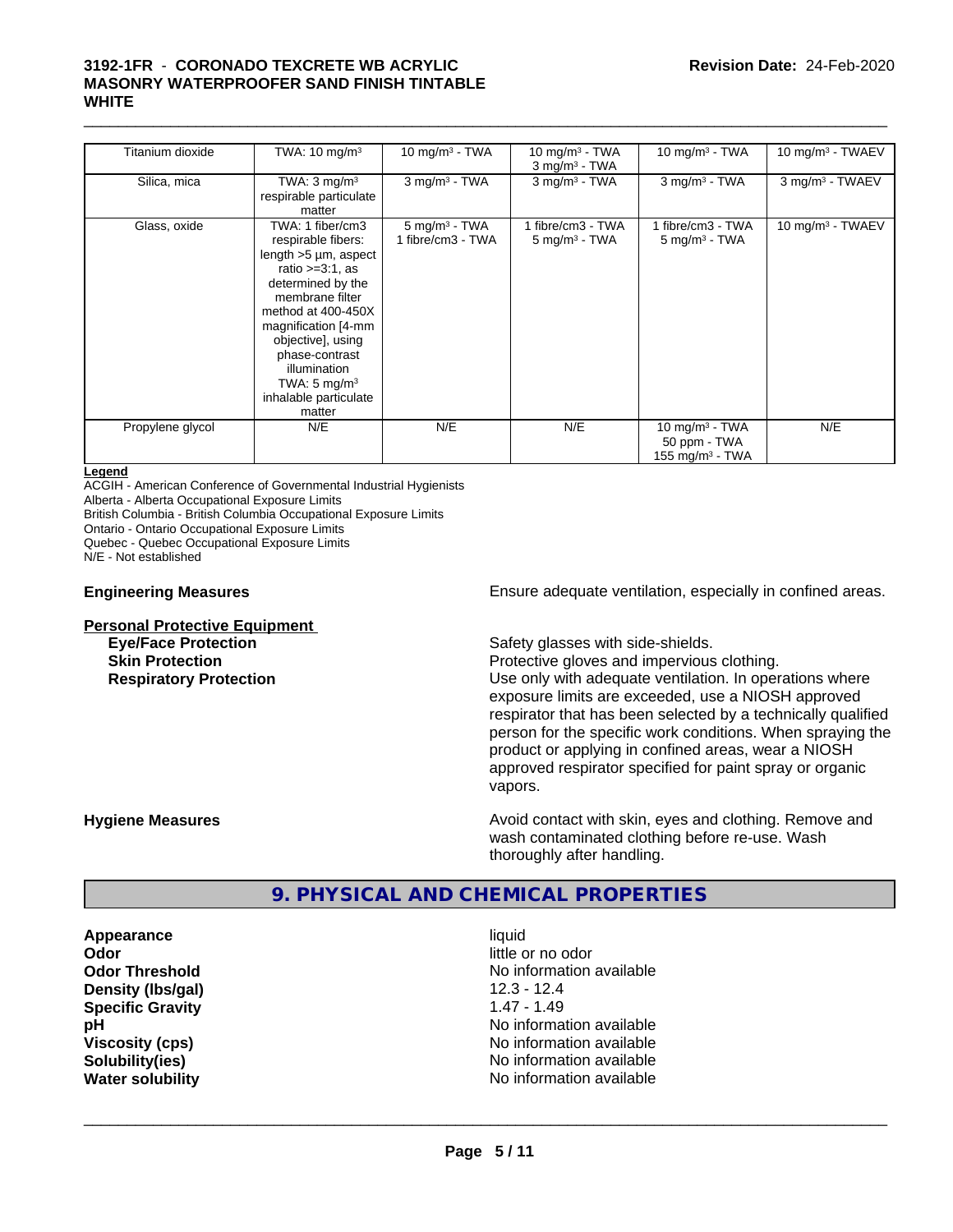**Evaporation Rate No information available No information available Vapor pressure** No information available **Vapor density**<br> **We Solids**<br>
We Solids
2019<br>
We Solid Number 2019<br>
Me Collection 2019<br>
Me Collection 2019<br>
Me Collection 2019<br>
Me Collection 2021<br>
Me Collection 2021<br>
Me Collection 2021<br>
Me Collection 2021<br>
Me Collection **Wt. % Solids** 60 - 70<br> **Vol. % Solids** 40 - 50 **Vol. % Solids Wt. % Volatiles** 30 - 40 **Vol. % Volatiles** 50 - 60 **VOC Regulatory Limit (g/L)** < 100 **Boiling Point (°F)** 212 **Boiling Point (°C)** 100 **Freezing point (°F)** 32 **Freezing Point (°C)** 0<br> **Flash point (°F)** 0<br>
Not applicable **Flash point (°F)** Not applicable **Flash Point (°C) Method**<br> **Flammability (solid, gas)**<br> **Example 2018** Not applicable **Flammability** (solid, gas) **Upper flammability limit:** Not applicable **Lower flammability limit:**<br> **Autoignition Temperature (°F)** Not applicable Not applicable **Autoignition Temperature (°F) Autoignition Temperature (°C)** No information available **Decomposition Temperature (°F)** No information available **Decomposition Temperature (°C)** No information available **Partition coefficient** No information available

# **10. STABILITY AND REACTIVITY**

| <b>Reactivity</b>                         | Not Applicable                           |
|-------------------------------------------|------------------------------------------|
| <b>Chemical Stability</b>                 | Stable under normal conditions.          |
| <b>Conditions to avoid</b>                | Prevent from freezing.                   |
| <b>Incompatible Materials</b>             | No materials to be especially mentioned. |
| <b>Hazardous Decomposition Products</b>   | None under normal use.                   |
| <b>Possibility of hazardous reactions</b> | None under normal conditions of use.     |

# **11. TOXICOLOGICAL INFORMATION**

**Product Information Information on likely routes of exposure**

**Principal Routes of Exposure** Eye contact, skin contact and inhalation.

**Acute Toxicity** 

**Product Information** and **Product Information No information available** 

 $\overline{\phantom{a}}$  ,  $\overline{\phantom{a}}$  ,  $\overline{\phantom{a}}$  ,  $\overline{\phantom{a}}$  ,  $\overline{\phantom{a}}$  ,  $\overline{\phantom{a}}$  ,  $\overline{\phantom{a}}$  ,  $\overline{\phantom{a}}$  ,  $\overline{\phantom{a}}$  ,  $\overline{\phantom{a}}$  ,  $\overline{\phantom{a}}$  ,  $\overline{\phantom{a}}$  ,  $\overline{\phantom{a}}$  ,  $\overline{\phantom{a}}$  ,  $\overline{\phantom{a}}$  ,  $\overline{\phantom{a}}$ 

**<u>Symptoms related to the physical, chemical and toxicological characteristics</u>**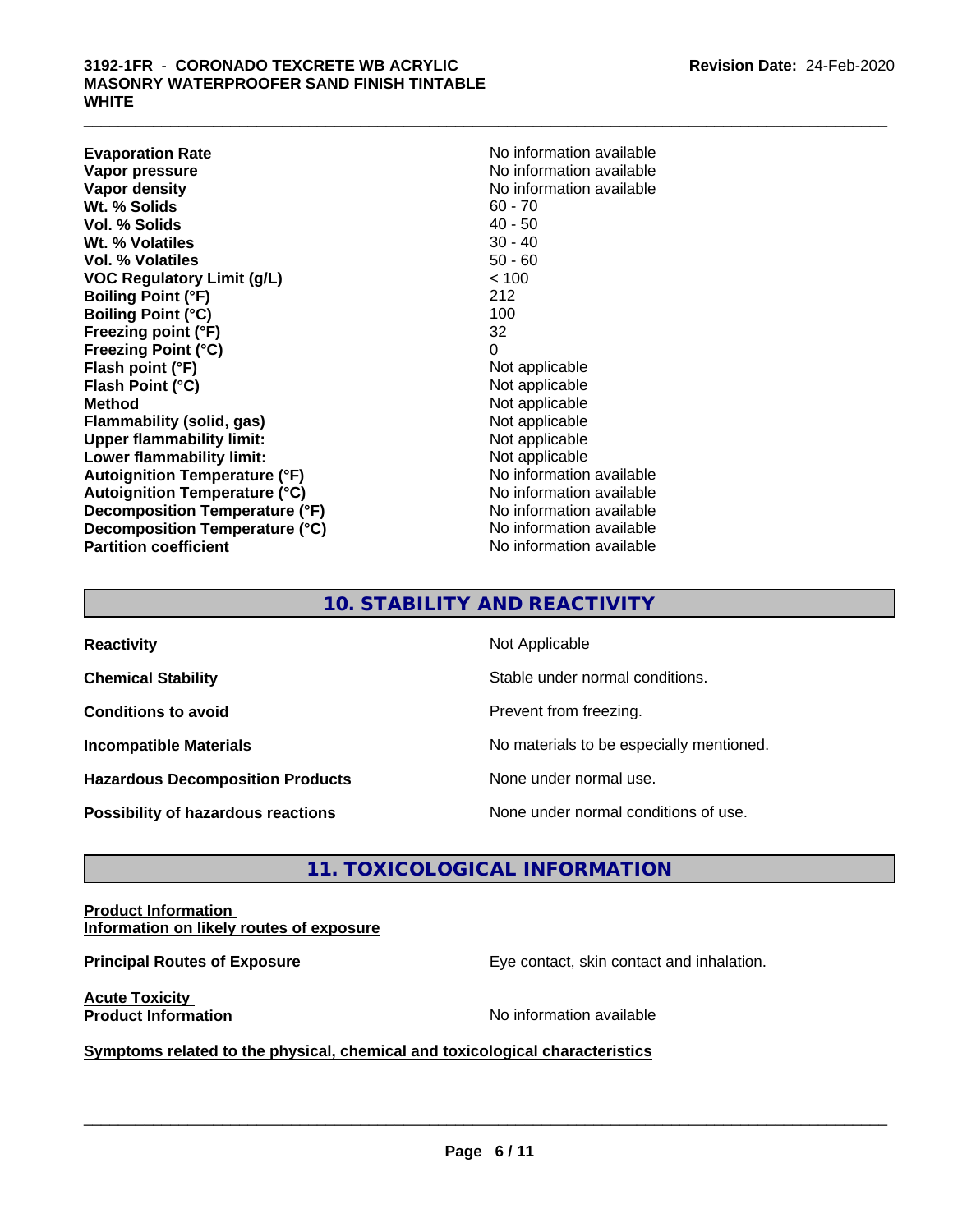**Symptoms** No information available

# **Delayed and immediate effects as well as chronic effects from short and long-term exposure**

| Eye contact                     | May cause slight irritation                              |
|---------------------------------|----------------------------------------------------------|
| <b>Skin contact</b>             | Substance may cause slight skin irritation. Prolonged or |
|                                 | repeated contact may dry skin and cause irritation.      |
| <b>Inhalation</b>               | May cause irritation of respiratory tract.               |
| Ingestion                       | Ingestion may cause gastrointestinal irritation, nausea, |
|                                 | vomiting and diarrhea.                                   |
| <b>Sensitization</b>            | No information available.                                |
| <b>Neurological Effects</b>     | No information available.                                |
| <b>Mutagenic Effects</b>        | Suspected of causing genetic defects.                    |
| <b>Reproductive Effects</b>     | May damage fertility or the unborn child.                |
| <b>Developmental Effects</b>    | No information available.                                |
| <b>Target organ effects</b>     | No information available.                                |
| <b>STOT - single exposure</b>   | No information available.                                |
| <b>STOT - repeated exposure</b> | Causes damage to organs through prolonged or repeated    |
|                                 | exposure if inhaled.                                     |
| Other adverse effects           | No information available.                                |
| <b>Aspiration Hazard</b>        | No information available.                                |
|                                 |                                                          |

**Numerical measures of toxicity**

# **The following values are calculated based on chapter 3.1 of the GHS document**

| ATEmix (oral)   | 66488 mg/kg  |
|-----------------|--------------|
| ATEmix (dermal) | 678802 mg/kg |

# **Component Information**

| Chemical name                                                                                 | Oral LD50                                    | Dermal LD50                                                        | Inhalation LC50 |
|-----------------------------------------------------------------------------------------------|----------------------------------------------|--------------------------------------------------------------------|-----------------|
| Titanium dioxide<br>13463-67-7                                                                | $> 10000$ mg/kg (Rat)                        |                                                                    |                 |
| Propylene glycol<br>$57 - 55 - 6$                                                             | $= 20$ g/kg (Rat)                            | $= 20800$ mg/kg (Rabbit)                                           |                 |
| Propanoic acid, 2-methyl-,<br>monoester with<br>2,2,4-trimethyl-1,3-pentanediol<br>25265-77-4 | $=$ 3200 mg/kg (Rat)                         | $> 15200$ mg/kg (Rat)                                              |                 |
| Carbamic acid.<br>1H-benzimidazol-2-yl-, methyl ester<br>10605-21-7                           | $>$ 5050 mg/kg (Rat)<br>$= 6400$ mg/kg (Rat) | $> 10000$ mg/kg (Rabbit) = 2 g/kg (<br>$Rat$ = 8500 mg/kg (Rabbit) |                 |

# **Chronic Toxicity**

# **Carcinogenicity**

*The information below indicateswhether each agency has listed any ingredient as a carcinogen:.*

| <b>Chemical name</b> | <b>IARC</b>                    | NTP                    |
|----------------------|--------------------------------|------------------------|
|                      | 1 - Human Carcinogen           | Known Human Carcinogen |
| Silica, crystalline  |                                |                        |
|                      | 2B - Possible Human Carcinogen |                        |
| Titanium dioxide     |                                |                        |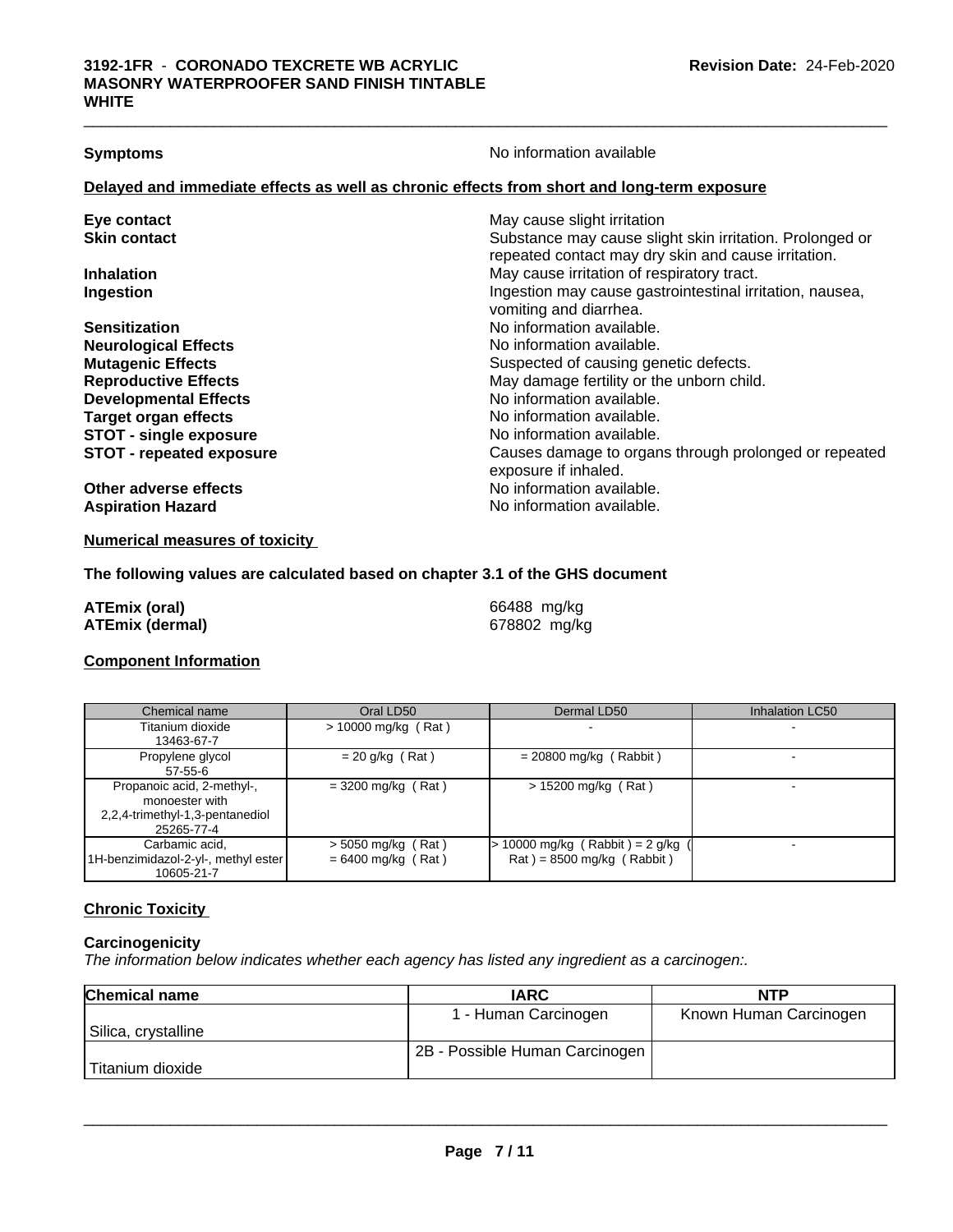• Crystalline Silica has been determined to be carcinogenic to humans by IARC (1) when in respirable form. Risk of cancer depends on duration and level of inhalation exposure to spray mist or dust from sanding the dried paint.• Although IARC has classified titanium dioxide as possibly carcinogenic to humans (2B), their summary concludes: "No significant exposure to titanium dioxide is thought to occur during the use of products in which titanium dioxide is bound to other materials, such as paint."

 $\_$  ,  $\_$  ,  $\_$  ,  $\_$  ,  $\_$  ,  $\_$  ,  $\_$  ,  $\_$  ,  $\_$  ,  $\_$  ,  $\_$  ,  $\_$  ,  $\_$  ,  $\_$  ,  $\_$  ,  $\_$  ,  $\_$  ,  $\_$  ,  $\_$  ,  $\_$  ,  $\_$  ,  $\_$  ,  $\_$  ,  $\_$  ,  $\_$  ,  $\_$  ,  $\_$  ,  $\_$  ,  $\_$  ,  $\_$  ,  $\_$  ,  $\_$  ,  $\_$  ,  $\_$  ,  $\_$  ,  $\_$  ,  $\_$  ,

### **Legend**

IARC - International Agency for Research on Cancer NTP - National Toxicity Program OSHA - Occupational Safety & Health Administration

**12. ECOLOGICAL INFORMATION**

# **Ecotoxicity Effects**

The environmental impact of this product has not been fully investigated.

# **Product Information**

# **Acute Toxicity to Fish**

No information available

# **Acute Toxicity to Aquatic Invertebrates**

No information available

### **Acute Toxicity to Aquatic Plants**

No information available

# **Persistence / Degradability**

No information available.

### **Bioaccumulation**

There is no data for this product.

### **Mobility in Environmental Media**

No information available.

### **Ozone**

No information available

# **Component Information**

### **Acute Toxicity to Fish**

Titanium dioxide  $LC50:$  > 1000 mg/L (Fathead Minnow - 96 hr.) Propylene glycol LC50: 710 mg/L (Fathead Minnow - 96 hr.) Carbamic acid, 1H-benzimidazol-2-yl-, methyl ester LC50: 1.5 mg/L (Rainbow Trout - 96 hr.)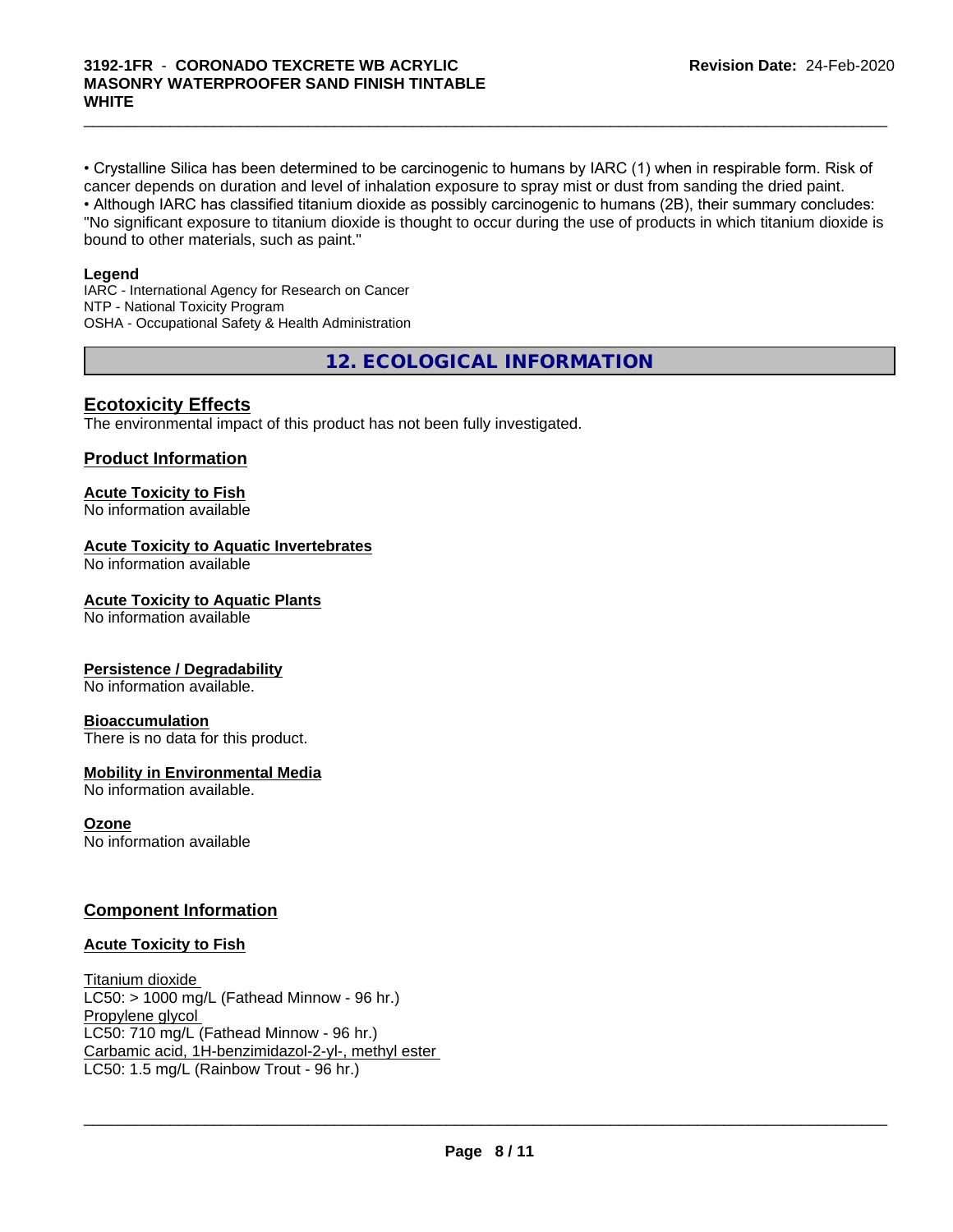### **Acute Toxicity to Aquatic Invertebrates**

Propylene glycol EC50: > 10000 mg/L (Daphnia magna - 24 hr.) Carbamic acid, 1H-benzimidazol-2-yl-, methyl ester LC50: 0.22 mg/L (water flea - 48 hr.)

### **Acute Toxicity to Aquatic Plants**

No information available

**13. DISPOSAL CONSIDERATIONS**

**Waste Disposal Method Dispose of in accordance with federal, state, provincial,** and local regulations. Local requirements may vary, consult your sanitation department or state-designated environmental protection agency for more disposal options.

# **14. TRANSPORT INFORMATION**

**TDG** Not regulated

**ICAO / IATA** Not regulated

**IMDG / IMO** Not regulated

**15. REGULATORY INFORMATION**

# **International Inventories**

**TSCA: United States** Yes - All components are listed or exempt. **DSL: Canada** Yes - All components are listed or exempt.

# **National Pollutant Release Inventory (NPRI)**

### **NPRI Parts 1- 4**

This product contains the following Parts 1-4 NPRI chemicals:

*None*

# **NPRI Part 5**

This product contains the following NPRI Part 5 Chemicals: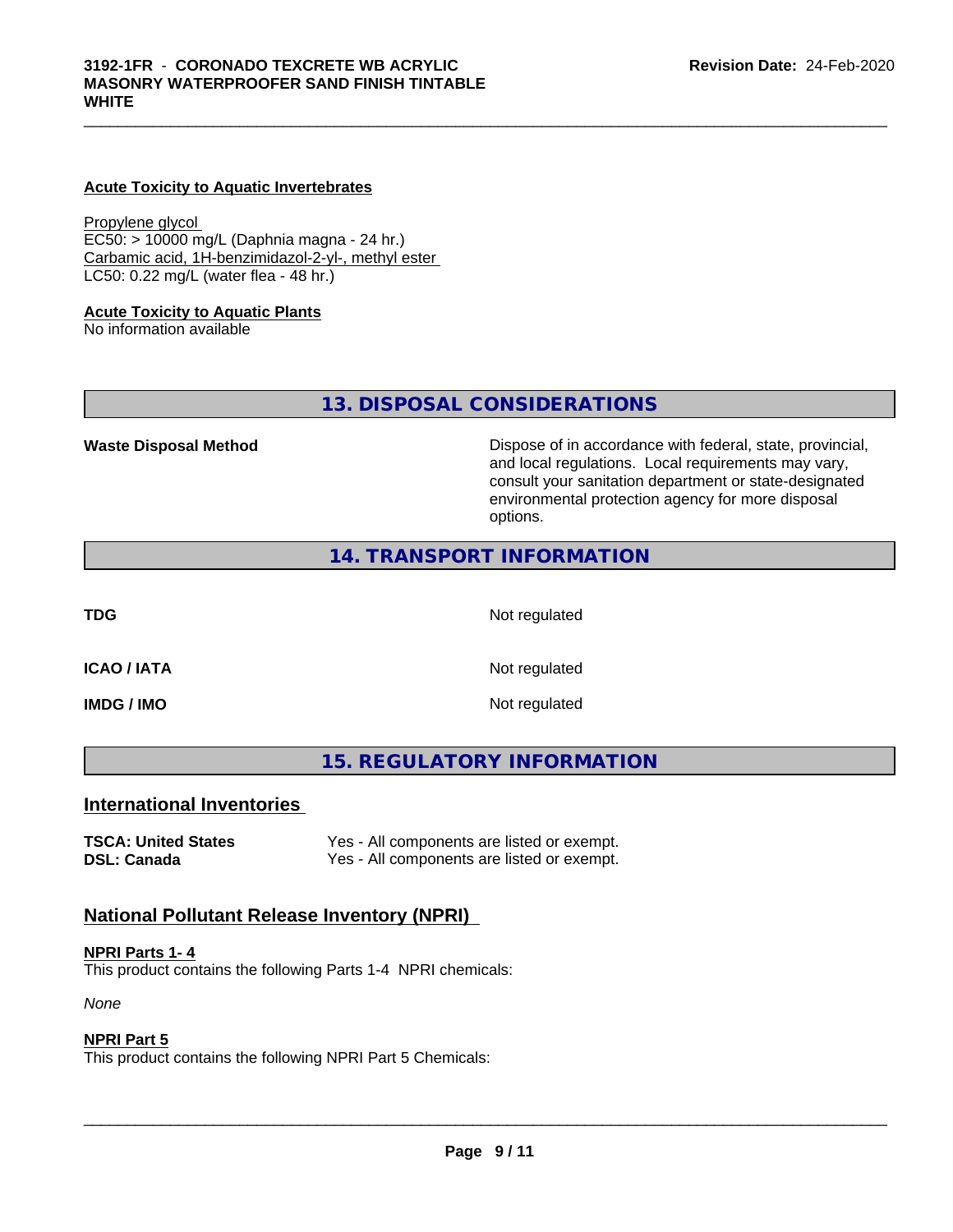### *None*

### **WHMIS Regulatory Status**

This product has been classified in accordance with the hazard criteria of the Hazardous Products Regulations (HPR) and the SDS contains all the information required by the HPR.

 $\_$  ,  $\_$  ,  $\_$  ,  $\_$  ,  $\_$  ,  $\_$  ,  $\_$  ,  $\_$  ,  $\_$  ,  $\_$  ,  $\_$  ,  $\_$  ,  $\_$  ,  $\_$  ,  $\_$  ,  $\_$  ,  $\_$  ,  $\_$  ,  $\_$  ,  $\_$  ,  $\_$  ,  $\_$  ,  $\_$  ,  $\_$  ,  $\_$  ,  $\_$  ,  $\_$  ,  $\_$  ,  $\_$  ,  $\_$  ,  $\_$  ,  $\_$  ,  $\_$  ,  $\_$  ,  $\_$  ,  $\_$  ,  $\_$  ,

|                                                                                                                                 |               | 16. OTHER INFORMATION                                                      |                      |          |  |
|---------------------------------------------------------------------------------------------------------------------------------|---------------|----------------------------------------------------------------------------|----------------------|----------|--|
| HMIS -                                                                                                                          | Health: $2^*$ | <b>Flammability: 0</b>                                                     | <b>Reactivity: 0</b> | $PPE: -$ |  |
| <b>HMIS Legend</b><br>0 - Minimal Hazard<br>1 - Slight Hazard<br>2 - Moderate Hazard<br>3 - Serious Hazard<br>4 - Severe Hazard |               |                                                                            |                      |          |  |
| * - Chronic Hazard                                                                                                              |               | X - Consult your supervisor or S.O.P. for "Special" handling instructions. |                      |          |  |

*Note: The PPE rating has intentionally been left blank. Choose appropriate PPE that will protect employees from the hazards the material will present under the actual normal conditions of use.*

*Caution: HMISÒ ratings are based on a 0-4 rating scale, with 0 representing minimal hazards or risks, and 4 representing significant hazards or risks. Although HMISÒ ratings are not required on MSDSs under 29 CFR 1910.1200, the preparer, has chosen to provide them. HMISÒ ratings are to be used only in conjunction with a fully implemented HMISÒ program by workers who have received appropriate HMISÒ training. HMISÒ is a registered trade and service mark of the NPCA. HMISÒ materials may be purchased exclusively from J. J. Keller (800) 327-6868.*

 **WARNING!** If you scrape, sand, or remove old paint, you may release lead dust. LEAD IS TOXIC. EXPOSURE TO LEAD DUST CAN CAUSE SERIOUS ILLNESS, SUCH AS BRAIN DAMAGE, ESPECIALLY IN CHILDREN. PREGNANT WOMEN SHOULD ALSO AVOID EXPOSURE.Wear a NIOSH approved respirator to control lead exposure. Clean up carefully with a HEPA vacuum and a wet mop. Before you start, find out how to protect yourself and your family by logging onto Health Canada at http://www.hc-sc.gc.ca/ewh-semt/contaminants/lead-plomb/asked\_questions-questions\_posees-eng.php.

| <b>Prepared By</b>                                  | <b>Product Stewardship Department</b><br>Benjamin Moore & Co.<br>101 Paragon Drive<br>Montvale, NJ 07645<br>800-225-5554 |  |
|-----------------------------------------------------|--------------------------------------------------------------------------------------------------------------------------|--|
| <b>Revision Date:</b><br><b>Reason for revision</b> | 24-Feb-2020<br>Not available                                                                                             |  |

**Disclaimer**

The information contained herein is presented in good faith and believed to be accurate as of the effective date shown above. This information is furnished without warranty of any kind. Employers should use this information only as a **supplement to other information gathered by them and must make independent determination of suitability and** completeness of information from all sources to assure proper use of these materials and the safety and health of employees. Any use of this data and information must be determined by the user to be in accordance with applicable **federal, provincial, and local laws and regulations.**